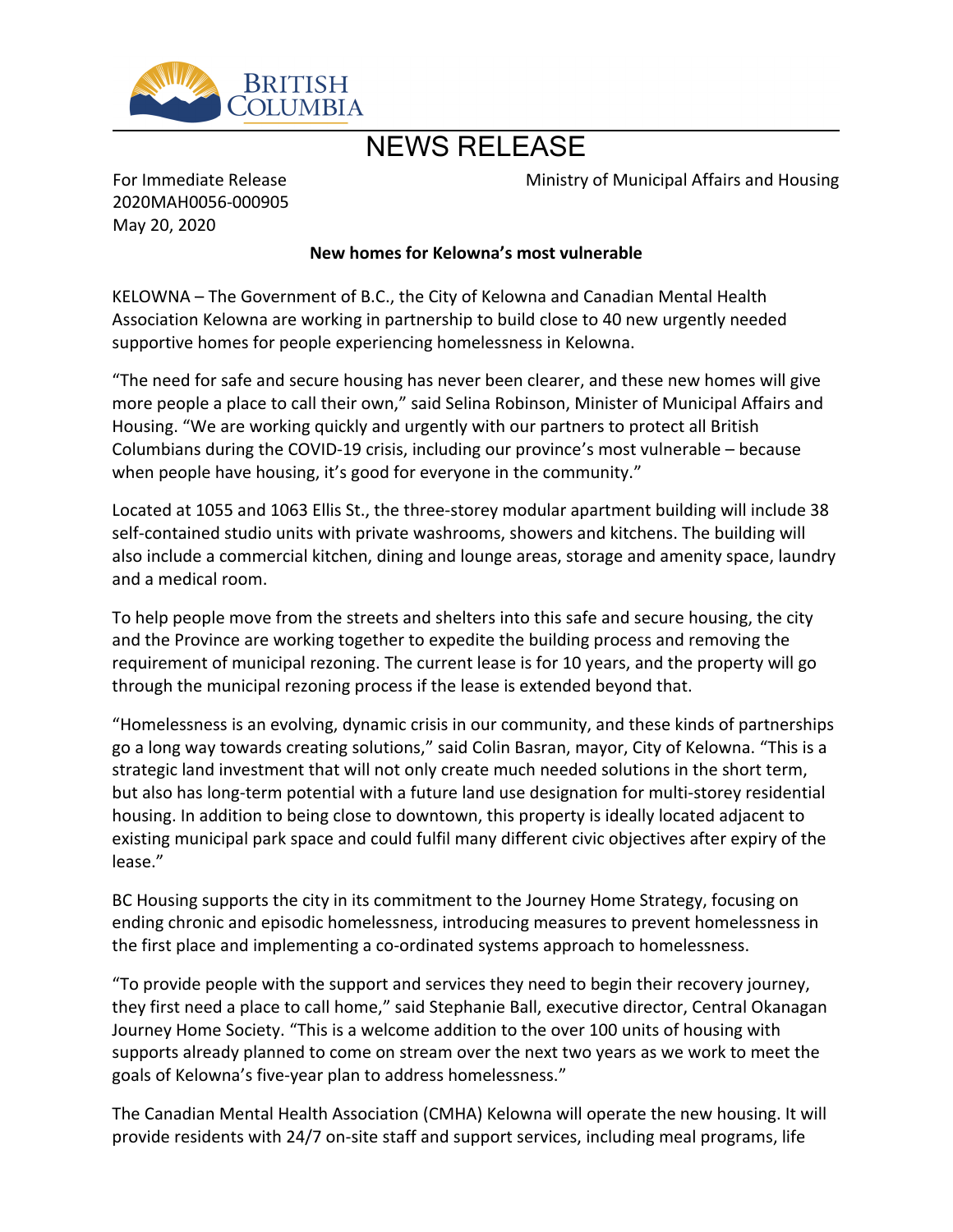and employment skills training, health and wellness support services and opportunities for volunteer work.

͞Access to safe and stable housing is a crucial first step needed for anyone who experiences homelessness so they can begin to get their feet back under them," says Shelagh Turner, executive director, CMHA Kelowna. "We are proud to be the operators of this building and our other supportive housing in Kelowna so we can be there to help end the cycle of homelessness."

Site preparation work will start in June, with construction expected to be complete in fall 2020.

## **Quick Facts:**

- The Province will provide \$9.5 million to the project through the Supportive Housing Fund, as well as an annual operating subsidy of \$1.3 million.
- $\cdot$  In addition to these homes, the Province has worked with partners to open 136 supportive homes for people experiencing homelessness in Kelowna over the last two years. This includes 50 homes at Samuel Place, 40 at Heath House and 46 at Hearthstone. An additional 138 supportive homes are currently underway.
- More than 2,700 spaces in hotels, motels and community centres across B.C. have been secured to help vulnerable people during the COVID-19 pandemic. In Kelowna, BC Housing has secured 80 spaces to date for vulnerable people in the community.

## **Learn More:**

Community members can learn more about this project and ask questions at: <https://letstalkhousingbc.ca/kelowna-ellis>

For more information on how BC Housing is supporting British Columbians during the COVID-19 outbreak, visit: <https://www.bchousing.org/COVID-19/>

A map showing the location of all announced provincially funded housing projects in B.C. is available online:<https://www.bchousing.org/homes-for-BC>

To learn about the steps the Province is taking to tackle the housing crisis and deliver affordable homes for British Columbians, visit:<https://workingforyou.gov.bc.ca/>

Two backgrounders follow.

## **Contacts:**

Ministry of Municipal Affairs and Housing Media Relations 778 584-1255

Laura Mathews BC Housing media@bchousing.org

Connect with the Province of B.C. at: [news.gov.bc.ca/connect](http://news.gov.bc.ca/connect)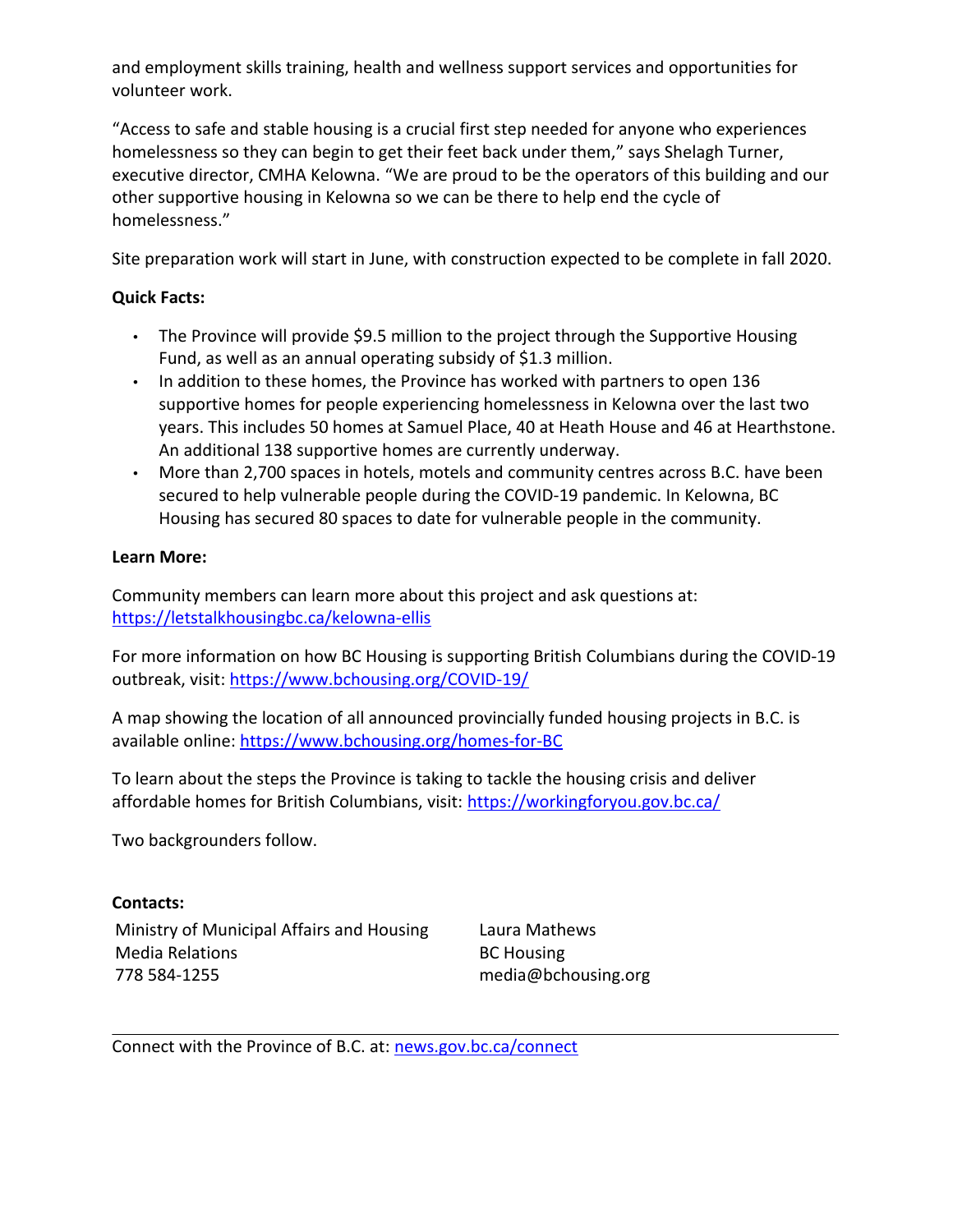

## BACKGROUNDER

Ministry of Municipal Affairs and Housing

For Immediate Release 2020MAH0056-000905 May 20, 2020

## **Services and supports provided for modular housing**

All new modular housing buildings in the province have around-the-clock staffing to help young people, people with disabilities, seniors and others in critical need of housing.

The Province is providing annual operating funding to help those with the highest housing needs to build new beginnings. Experienced staff provide support to tenants based on their assessed needs.

Services and supports provided to young people, seniors, people with disabilities and others who are experiencing or at risk of homelessness, include:

- both-on site supports and connection to additional specialized supports in their community;
- supports that are tailored to the needs of the residents, including education and employment opportunities, and health and wellness services, including mental health and addiction treatment programs;
- individual or group support services, such as life skills, community information and social and recreational programs;
- meals;
- case planning and needs assessment;
- other supports designed to assist residents in meeting their personal and housing goals, including culturally specific programs;
- help accessing income assistance, pension benefits, disability benefits, obtaining a B.C. identification card or establishing a bank account;
- support for residents to learn how to operate and maintain a home; and
- no-cost laundry services, either on site or off site.

## **Contacts:**

Ministry of Municipal Affairs and Housing Media Relations 778 584-1255

Laura Mathews BC Housing media@bchousing.org

Connect with the Province of B.C. at: [news.gov.bc.ca/connect](http://news.gov.bc.ca/connect)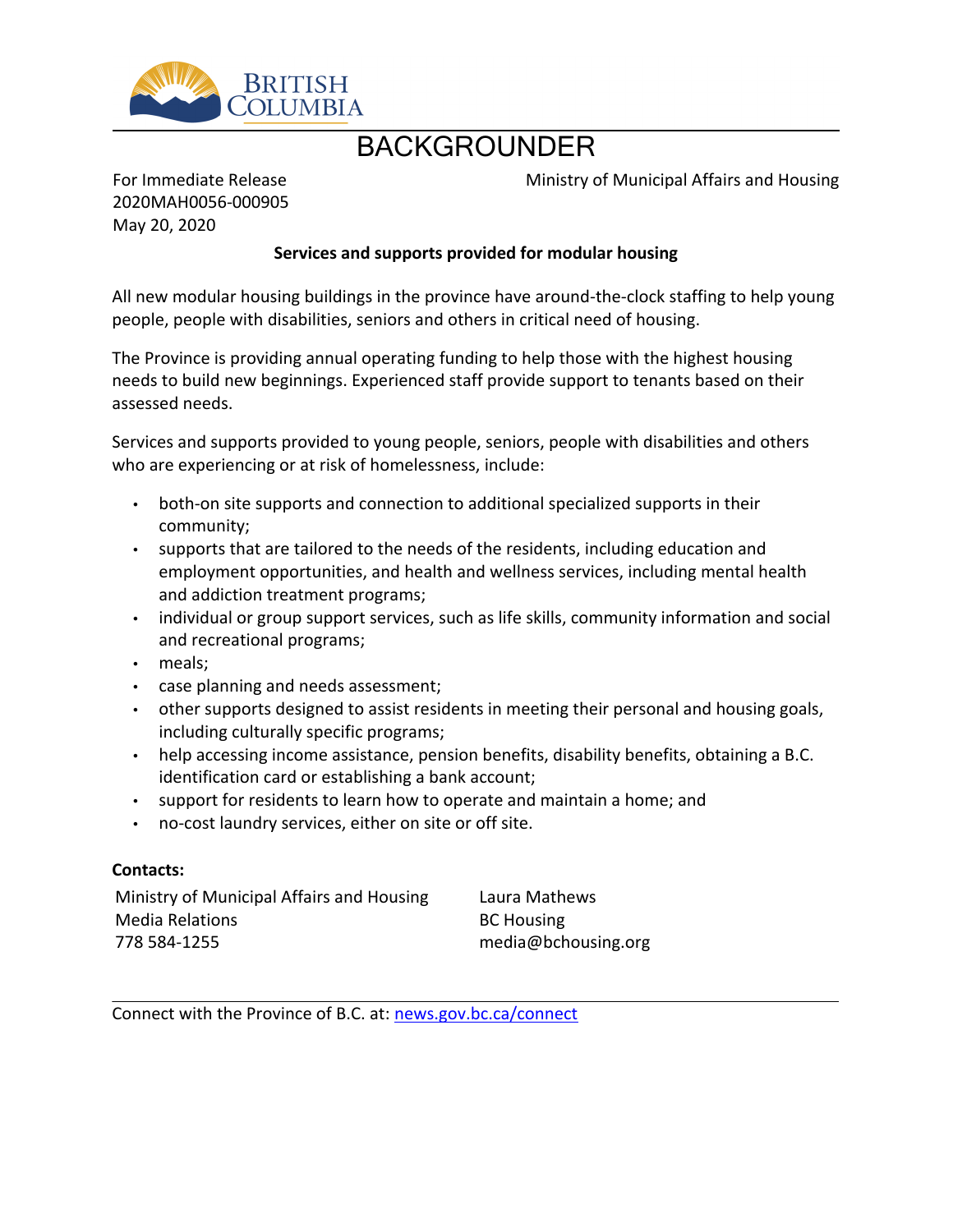

## BACKGROUNDER

Ministry of Municipal Affairs and Housing

For Immediate Release 2020MAH0056-000905 May 20, 2020

## **Province building new homes to meet full spectrum of housing needs**

The B.C. government is working in partnership with non-profits, municipalities, First Nations, Indigenous housing organizations and the private sector to build 114,000 affordable homes that cover the full spectrum of housing needs for British Columbians by 2028.

Budget 2018 included a \$7 billion investment in the homes people need. As a result of that investment, more than 23,000 new homes are complete, under construction or in the approvals process for a range of people who are struggling to find a place to live, from people who are experiencing homelessness and seniors on fixed incomes, to middle-income families, students and individuals. As of Dec. 31, 2019, this includes:

#### **Housing for people with middle incomes**

**The average annual household income qualifying for homes underway is under \$99,000 per year:**

• HousingHub: 2,802 homes

## **Housing for people with low to moderate incomes**

This includes people residing in social housing (household incomes less than \$65,000) as well as those living in affordable market rentals (households with annual incomes up to \$74,000)  $-$ 9,837 homes:

#### **Affordable market:**

- Building BC: Community Housing Fund (30% of units in each project): 1,565 rental homes for people with low to moderate incomes
- Affordable Rental Housing Program: 1,615 homes for people with low to moderate incomes
- Deepening Affordability Fund: 1,976 homes for people with low to moderate incomes
- Regional Housing First Program: 907 homes for people with low to moderate incomes

#### **Social housing or subsidized rents:**

- Building BC: Community Housing Fund (50% of units in each project): 2,609 rental homes for people with low incomes
- Building BC: Indigenous Housing Fund: 1,165 homes for Indigenous peoples, on- and offreserve

#### **Housing for people with very low incomes**